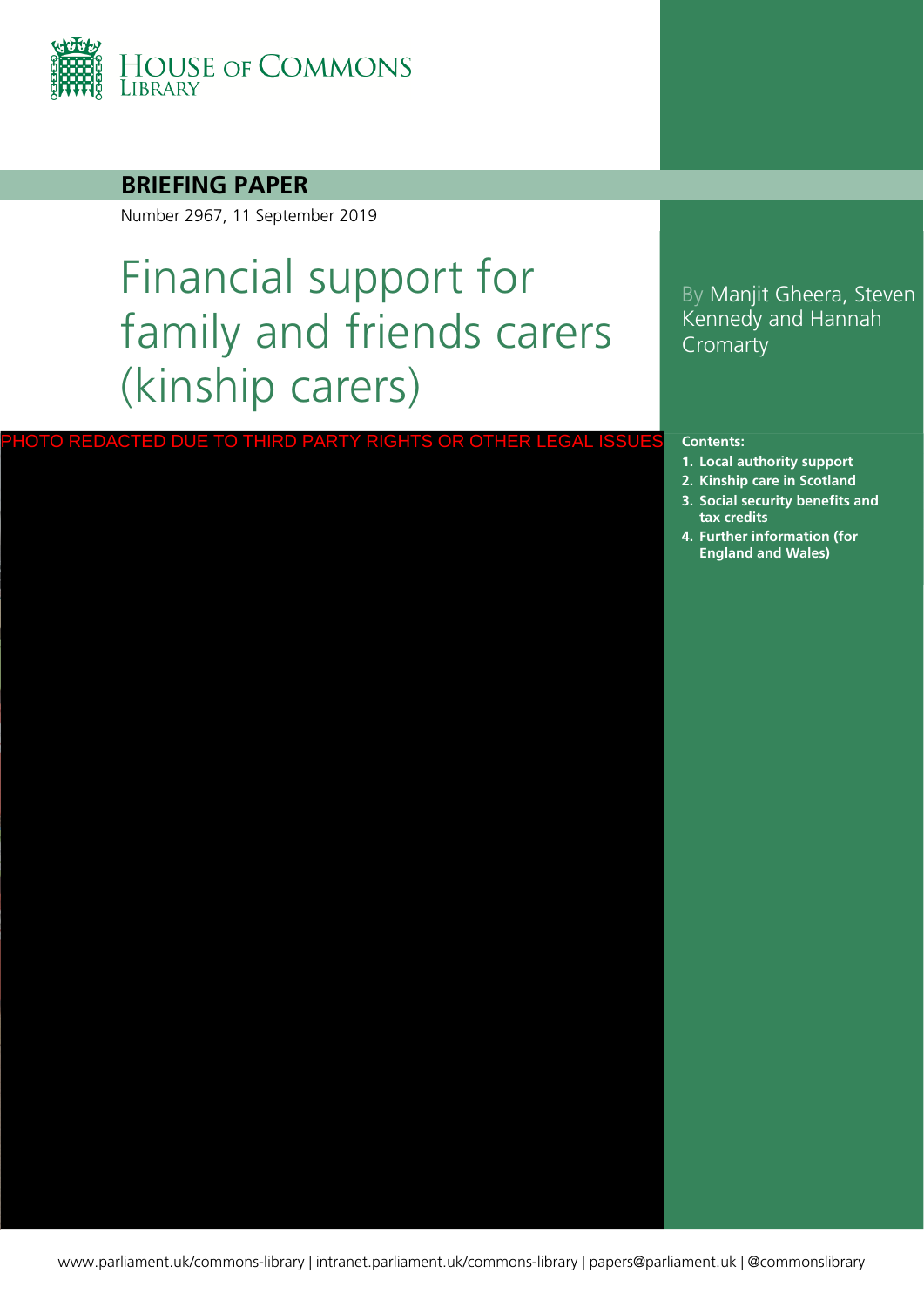## Contents

| Summary                                                   |    |
|-----------------------------------------------------------|----|
| Local authority support                                   | 4  |
| Private non-statutory arrangements                        | 4  |
| Private fostering                                         | 5  |
| Local authority foster carers                             | 6  |
| National minimum fostering allowances                     | 7  |
| 1.4 Court orders                                          | 8  |
| i) Child Arrangements Orders (formerly residence orders)  | 8  |
| ii) Special Guardianship Orders                           | 9  |
| Kinship care in Scotland                                  | 12 |
| Social security benefits and tax credits                  | 13 |
| Universal Credit                                          | 16 |
| Two-child limit for Child Tax Credit and Universal Credit | 16 |
| <b>Further information (for England and Wales)</b>        | 19 |
|                                                           |    |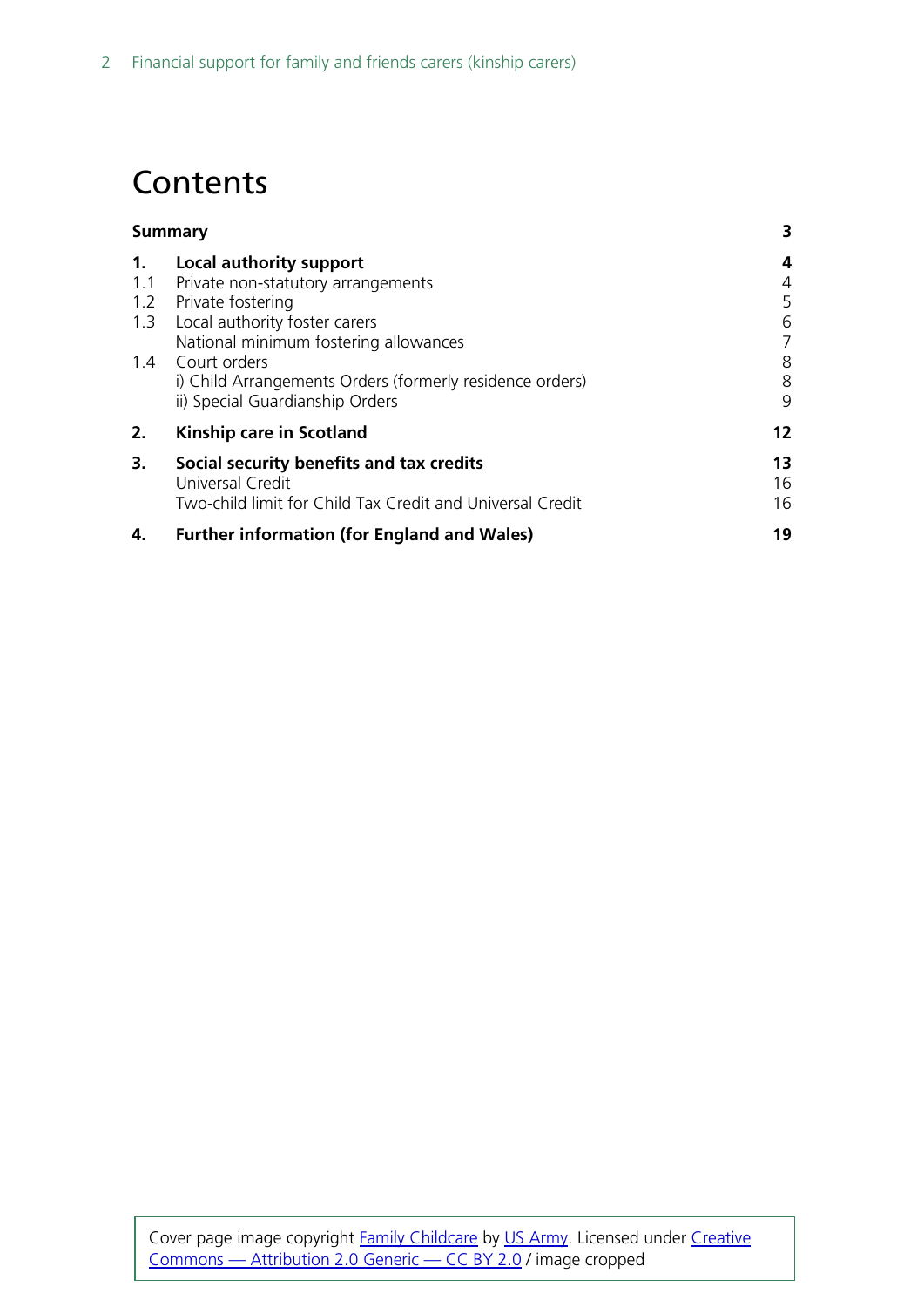## <span id="page-2-0"></span>Summary

This House of Commons Library briefing paper considers what help is available for grandparents and other family and friends carers (also known as kinship carers) looking after children where their parents are not in a position to do so.

There are a number of different types of arrangement for family and friends care, including: private arrangements (both statutory and non-statutory), family and friends local authority foster care, child arrangement orders and special guardianship orders.

Financial help may be available for family and friends carers from local authorities and/or the social security/tax credits systems. Eligibility for assistance may depend upon the legal basis of the care arrangement and financial assistance may be means-tested.

The first section of this note provides information on financial support available from local authorities for different types of kinship care arrangements, and the second gives details of the social security benefits and tax credits that may be available.

#### **Any individual considering taking responsibility for a child or young person should seek legal or professional advice.**

This briefing paper applies to England and Wales. Links to information on kinship care in Scotland are provided in section 2 of the paper.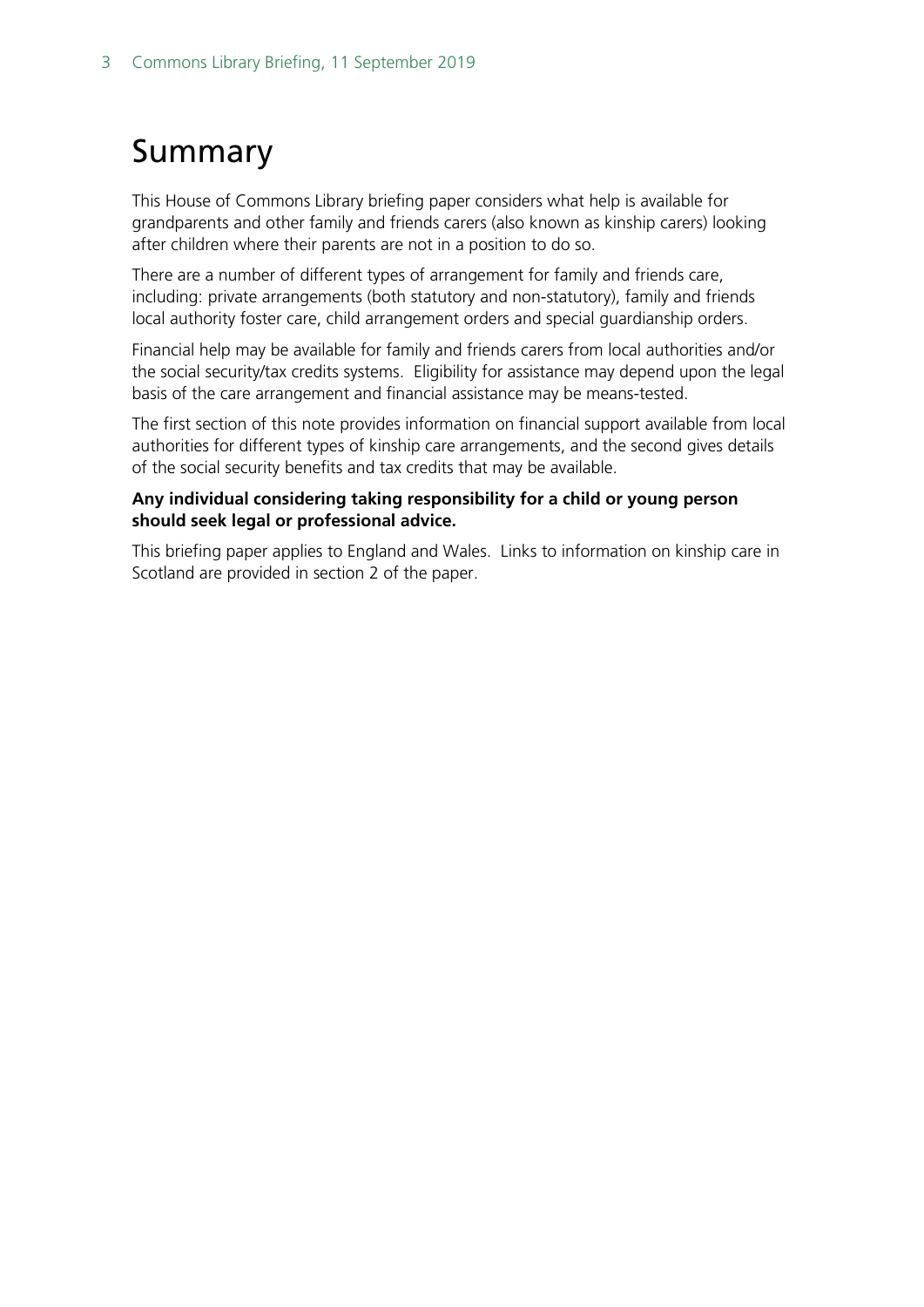## <span id="page-3-0"></span>1. Local authority support

Whether or not a family or friend carer qualifies for support from a local authority will depend on the legal nature of the arrangement. Other than in limited cases, local authorities are **not** obliged to provide support where care arrangements have been made without their involvement. This section sets out the implications of different care arrangements for children and eligibility for local authority support.

Family or friend care is often referred to as kinship care. Kinship carers (or kinship foster carers) are not terms that are statutorily defined.

### <span id="page-3-1"></span>1.1 Private non-statutory arrangements

A number of kinship care arrangements fall within the term "private non-statutory arrangements". This type arrangement is when someone is a close relative of the child and the child's parent has asked the close relative to care for the child, and a local authority's Children's Services were not involved in these arrangements.<sup>[1](#page-3-2)</sup>

The legal text Children Law and Practice provides more information on when a private non-statutory arrangement for kinship can be made:

- the child is a non-disabled child over the age of 16 years;
- the child is cared for, and provided with accommodation by either:
	- a parent of his (whether or not he has parental responsibility); or
	- a person who is not a parent of his, but who has parental responsibility; or
	- $-$  a relative;<sup>[2](#page-3-3)</sup>
- the child is accommodated by the person caring for him for less than 28 days and that person does not intend to accommodate him for a period of 28 days or more;
- the child concerned comes within the exemptions specified by CA [Children Act] 1989, Sch [Schedule] 8.[3](#page-3-4)

If the above conditions are not fulfilled but a local authority is again not involved in arranging or making the placement, then it would be deemed as a private statutory fostering arrangement (often referred to as "private fostering") – see section 1.2 below.

Where a child is cared for under a private non-statutory arrangement, the local authority is not obliged to provide financial support to the carers.

<span id="page-3-2"></span>Family Rights Group, Support from children's services for relatives and friends [looking after someone else's child,](https://www.frg.org.uk/images/Advice_Sheets/21a-support-from-childrens-services-for-relatives-friends-looking-after-someone-elses-child.pdf) Advice Sheet 21A, 21 November 2018, p8, section 4.1

<span id="page-3-3"></span><sup>&</sup>lt;sup>2</sup> The definition of 'relative' includes a "step-parent, grandparent, brother, sister, uncle or aunt (whether of full blood or half blood or by marriage or civil partnership)" [*Children Act 1989*, section 105(1)]

<span id="page-3-4"></span><sup>&</sup>lt;sup>3</sup> Hershman and McFarlane, Children Law and Practice, para H22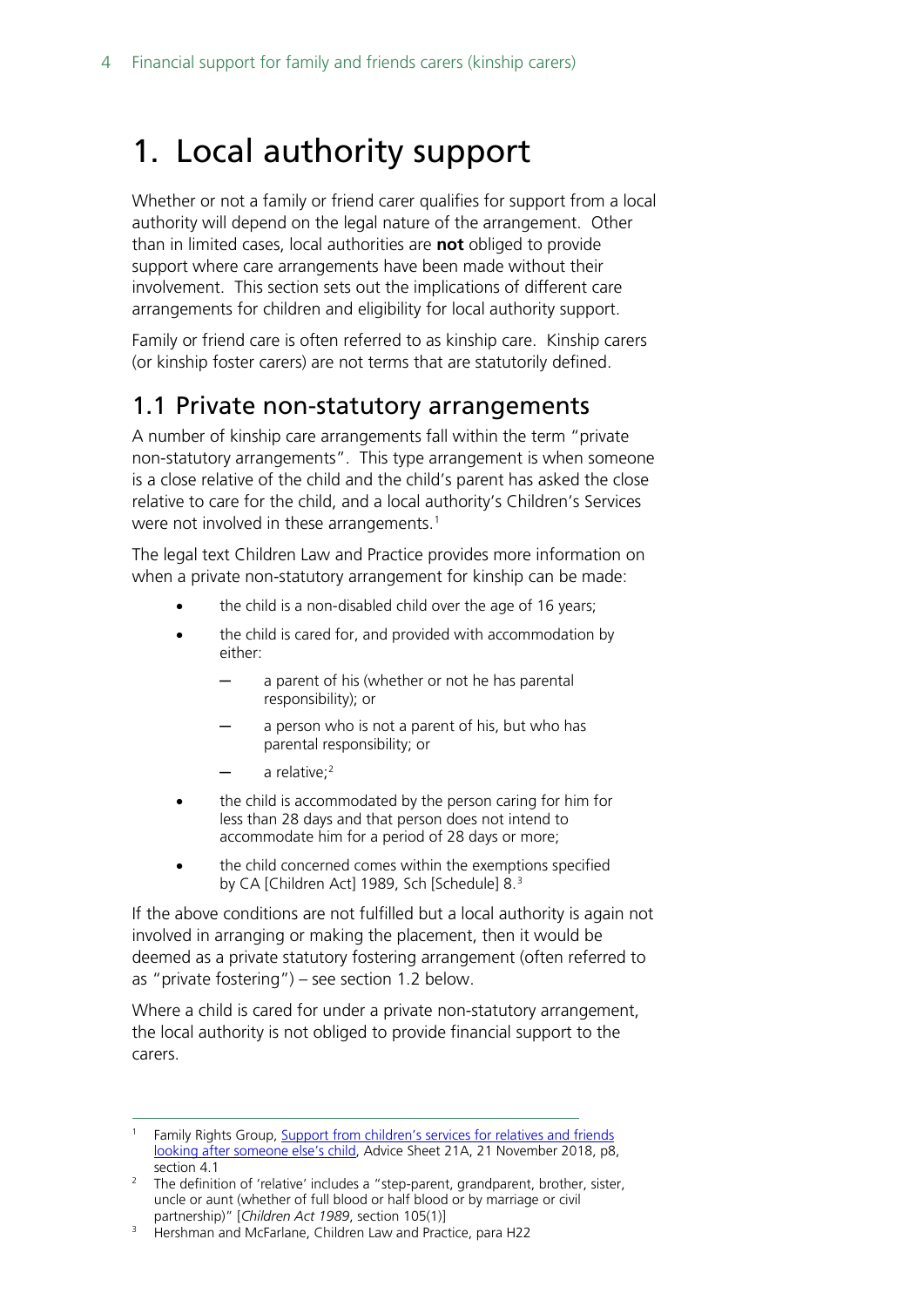Local authorities do, however, have a discretion under section 17 of the *Children Act 1989* to provide financial assistance for children assessed as in need (see Box 1).[4](#page-4-1)

#### **Box 1: General duties to children in need**

Under section 17 of the *Children Act 1989* (as amended), a child<sup>[5](#page-4-2)</sup> in need should receive support from the responsible local authority. A child is considered to be in need if:

- they are unlikely to achieve or maintain, or to have the opportunity of achieving or maintaining, a reasonable standard of health or development without the provision for them of services by a local authority;
- their health or development is likely to be significantly impaired, or further impaired, without the provision for them of such services; or
- they are disabled.

Any service which the local authority provides to a child in need under its general duty<sup>[6](#page-4-3)</sup> may also be provided to the child's family, or any member of the family,<sup>[7](#page-4-4)</sup> as a family support service, if it is provided "with a view to safeguarding or promoting the child's welfare".[8](#page-4-5)

The range of support services that a local authority can provide are broad and could, for example, include:

- a) advice, guidance and counselling;
- b) occupational, social, cultural or recreational activities;
- c) home help (which may include laundry facilities);
- d) facilities for, or assistance with, travelling to and from home for the purpose of taking advantage of any other service provided under this Act or of any similar service;
- e) assistance to enable the child concerned and his family to have a holiday.<sup>[9](#page-4-6)</sup>

For more information, see the Library briefing paper Local authority support for children in need [\(England\).](https://researchbriefings.parliament.uk/ResearchBriefing/Summary/CBP-7730)

### <span id="page-4-0"></span>1.2 Private fostering

A statutory private fostering arrangement is essentially one that is made privately (i.e. without the involvement of local authority Children's Services) for the care of a child under the age of 16 (under 18 if disabled) by someone **other than** a parent or other person with parental responsibility for them, or a close relative for 28 days or more.<sup>[10](#page-4-7)</sup>

Although local authorities are not involved in arranging a private fostering placement, they do have duties in relation to the children involved in such arrangements, including carrying out criminal records checks on the private foster carer. The Department for Education's

- <span id="page-4-5"></span><sup>8</sup> Hershman and McFarlane, Children Law and Practice, para G43
- <span id="page-4-7"></span><span id="page-4-6"></span><sup>9</sup> *Children Act 1989*, Schedule 2, Part 1, Paragraph 8

<span id="page-4-1"></span>Details of assessment process for children in need are set out in the statutory guidance issued by the Government, [Working Together to Safeguard Children,](https://www.gov.uk/government/publications/working-together-to-safeguard-children--2) July 2018. The equivalent guidance for Wales, Safeguarding children: working together [under the Children Act](https://gov.wales/pubs/circulars/2007/nafwc1207en.pdf?lang=en) (Welsh Government, 2006), has been replaced with the relevant volumes of the Working together to safeguard people quidance (Welsh Government, 2017).

<span id="page-4-2"></span><sup>5</sup> A child means a person under the age of 18 years (*Children Act 1989*, section 105(1))

<span id="page-4-3"></span><sup>6</sup> As set out in section 17 and Part 1 of Schedule 2 of the Children Act 1989.

<span id="page-4-4"></span> $7$  The term 'family', in relation to such a child, includes any person who has parental responsibility for the child and any other person with whom he has been living (*Children Act 1989*, section 17(10)).

<sup>&</sup>lt;sup>10</sup> The definition of 'relative' includes a "step-parent, grandparent, brother, sister, uncle or aunt (whether of full blood or half blood or by marriage or civil partnership)" [*Children Act 1989*, section 105(1)]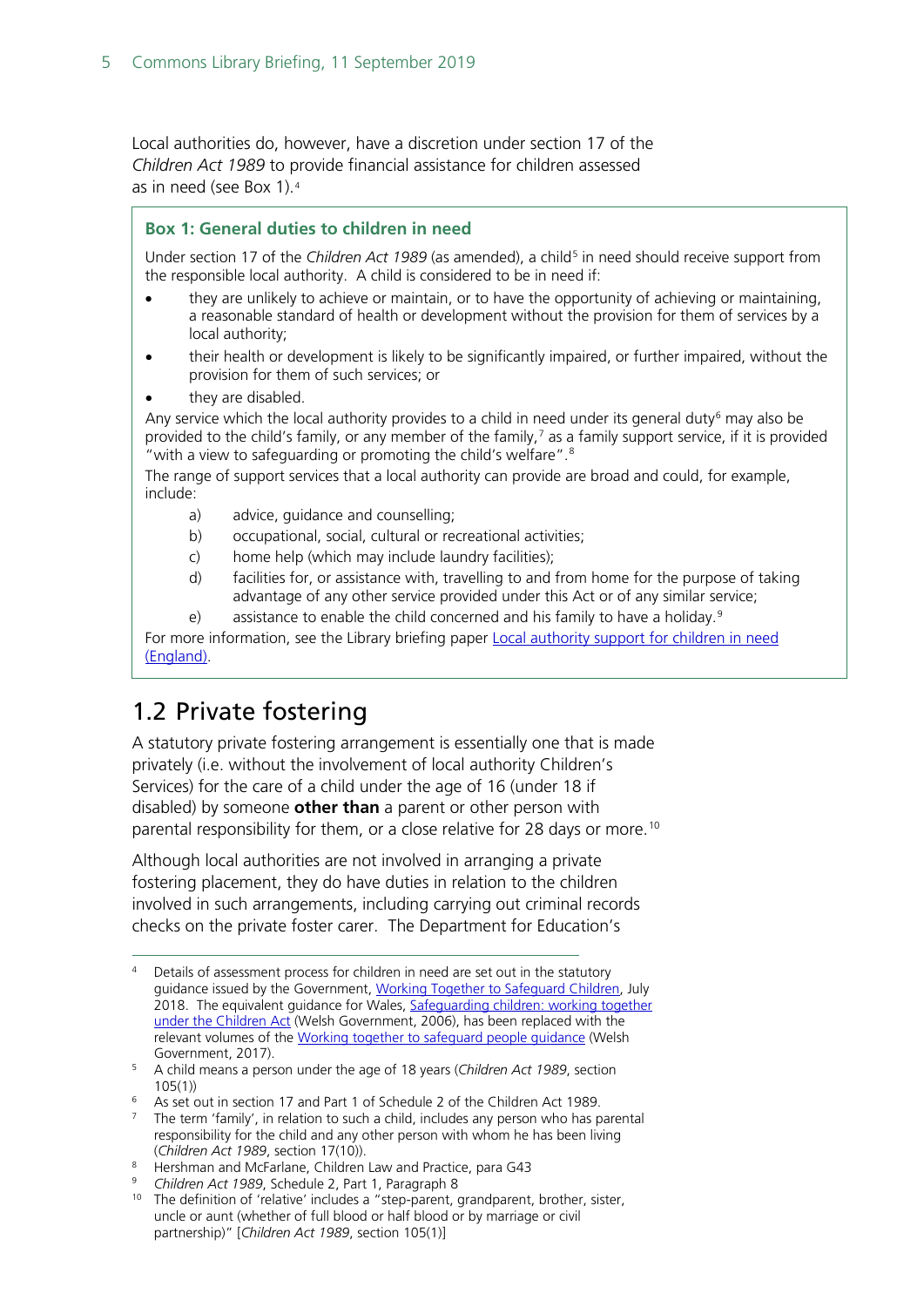statutory guidance ["Children Act 1989: Private Fostering"](https://www.gov.uk/government/publications/children-act-1989-private-fostering) sets out local authority duties with respect to private fostering arrangements.<sup>11</sup> The guidance is drawn up by the Secretary of State under the *Local Authority and Social Services Act 1970* and local authorities in England must adhere to it.<sup>[12](#page-5-2)</sup>

In common with other private caring arrangements, there is no automatic right to financial assistance from the local authority for a private fostering arrangement. The charity Grandparents Plus explains that:

There is no support specifically available for private foster carers. However, local authorities do have a duty to safeguard and promote the welfare of children in their area who are 'in need' by providing a range of family support services under section 17 of the Children Act 1989 [see box 1 above]. This can include financial support, although it's likely to be restricted to those in particularly difficult circumstances.<sup>[13](#page-5-3)</sup>

It is the responsibility of the parent to pay the private foster carer maintenance for the up-keep of their child, although the foster carer may be able claim certain benefits for the child. For more information on welfare benefits and tax credits, see section 3 below.

### <span id="page-5-0"></span>1.3 Local authority foster carers

In general, local authorities have a statutory duty to promote the upbringing of a child by their family where that is consistent with the duty to safeguard and promote the welfare of that child.<sup>[14](#page-5-4)</sup>

[Statutory guidance](https://www.gov.uk/government/publications/children-act-1989-family-and-friends-care) to the *Children Act 1989* makes it clear that, before considering applying for a care order to take a child into the care of a local authority (and so become a "looked after child"), consideration should be given to placing a child with family and friends with assistance through family support services.<sup>[15](#page-5-5)</sup>

Where this is not possible (for example, because a child's family cannot, or refuse, to look after the child) and the child becomes looked-after by the local authority, then there is a duty to place the child with a parent or other person with *parental responsibility*.<sup>16</sup> If a local authority is unable to make such a placement, then there is a duty to place the child in the most appropriate placement available, unless it is inconsistent with the child's welfare or not reasonably practical to do so.

If a child does become a looked after child – either as a result of a care order being made, or the local authority providing accommodation for the child (under section 20 of the *Children Act 1989*) – then the child can be placed with local authority foster carers. Under the *Children Act* 

<span id="page-5-1"></span><sup>&</sup>lt;sup>11</sup> Department for Education, Replacement Children Act 1989 Guidance on Private [Fostering](https://www.gov.uk/government/publications/children-act-1989-private-fostering)*,* 25 July 2005

<span id="page-5-2"></span><sup>12</sup> *Local Authority and Social Services Act 1970*, section 7

<span id="page-5-3"></span><sup>13</sup> Grandparents Plus, [Private fostering](https://www.grandparentsplus.org.uk/private-fostering) [Accessed 1 August 2019]

<span id="page-5-4"></span><sup>14</sup> *Children Act 1989,* section 17

<span id="page-5-5"></span><sup>&</sup>lt;sup>15</sup> Department for Education, *Children Act 1989: family and friends care*, March 2011 (England only)

<span id="page-5-6"></span><sup>16</sup> Section 22C, *Children Act 1989* Further information on parental responsibility is set out in the [Library note SN/SP/2827](http://www.parliament.uk/briefing-papers/SN02827)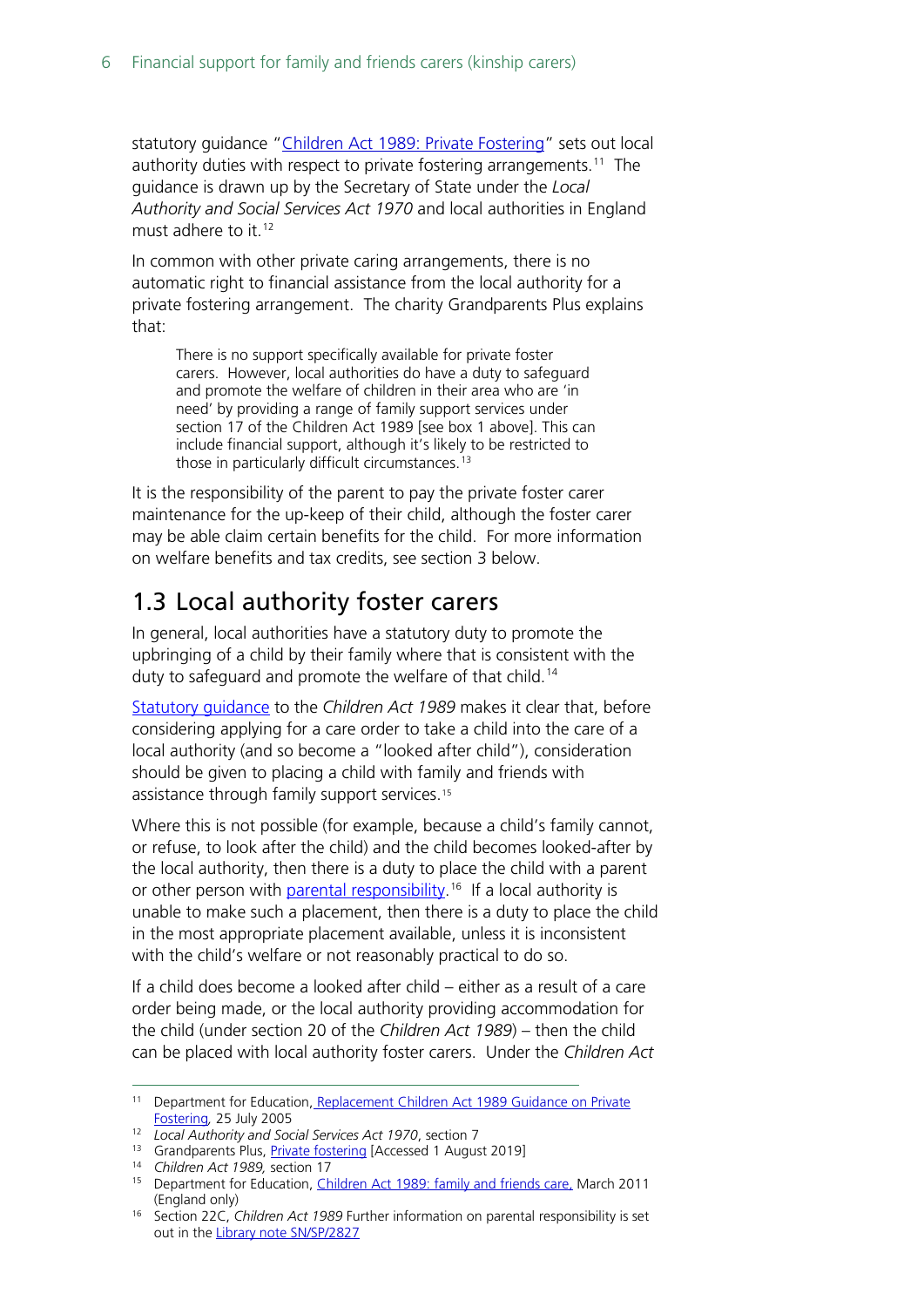*1989*, a local authority foster parent is classed as someone who the local authority has decided shall provide accommodation and maintenance for any child whom they are looking after.

It is possible for a close relative to be a local authority foster carer, subject to meeting the relevant criteria and being approved to perform this role.

A person falls **outside** of the definition of a local authority foster parent if they are:

- a) a parent of the child;
- b) a person who is not a parent of the child but who has parental responsibility for him; or
- c) where the child is in care and there was a child arrangements order relating to residence in force with respect to him immediately before the care order was made, a person in whose favour the residence order was made.[17](#page-6-1)

In addition, for someone to be classed as a local authority foster parent, they must be approved as a foster parent by the placing authority or (provided certain conditions are met) by another fostering service provider. Thus, a grandparent, for example, must be approved as a local authority foster parent before the child is placed with them.<sup>18</sup>

### <span id="page-6-0"></span>National minimum fostering allowances

Local authority foster carers are entitled to an allowance to cover the cost of caring for foster children in their home. [19](#page-6-3)

#### The **national minimum fostering weekly allowances in England for 2019-20** are:

|                 | <b>Babies</b> | Pre-Primary | Primary | Secondary   | Secondary |
|-----------------|---------------|-------------|---------|-------------|-----------|
|                 |               |             |         | $(11 - 15)$ | (16-17)   |
| London          | £149          | £152        | £171    | £193        | £226      |
| South East      | £143          | £147        | £163    | £185        | £218      |
| Rest of England | £129          | £132        | £146    | £167        | £194      |

Source[: Gov.uk: help with the cost of fostering](https://www.gov.uk/foster-carers/help-with-the-cost-of-fostering)

The latest rates can be found on the GOV.UK webpage: Foster carers: Help with the cost of [fostering.](https://www.gov.uk/foster-carers/help-with-the-cost-of-fostering)

The national minimum allowances for foster carers in Wales 2017-2020 are set out in a [letter from the Welsh Government to local authority](https://www.thefosteringnetwork.org.uk/sites/www.fostering.net/files/content/welshgovernmentallowances2017-2020.pdf)  [chief executives and others, dated 12 January 2017.](https://www.thefosteringnetwork.org.uk/sites/www.fostering.net/files/content/welshgovernmentallowances2017-2020.pdf)

<span id="page-6-1"></span> <sup>17</sup> *Children Act 1989*, section 23(4)

<span id="page-6-2"></span><sup>&</sup>lt;sup>18</sup> Further information on foster placements is set out in the Library standard note Fostering – [long-term, emergency, temporary and private placements; and care](http://www.parliament.uk/briefing-papers/SN06316/fostering-longterm-emergency-temporary-and-private-placements-and-care-orders)  [orders](http://www.parliament.uk/briefing-papers/SN06316/fostering-longterm-emergency-temporary-and-private-placements-and-care-orders) (SN06316)

<span id="page-6-3"></span><sup>19</sup> *Children Act 2004*, section 49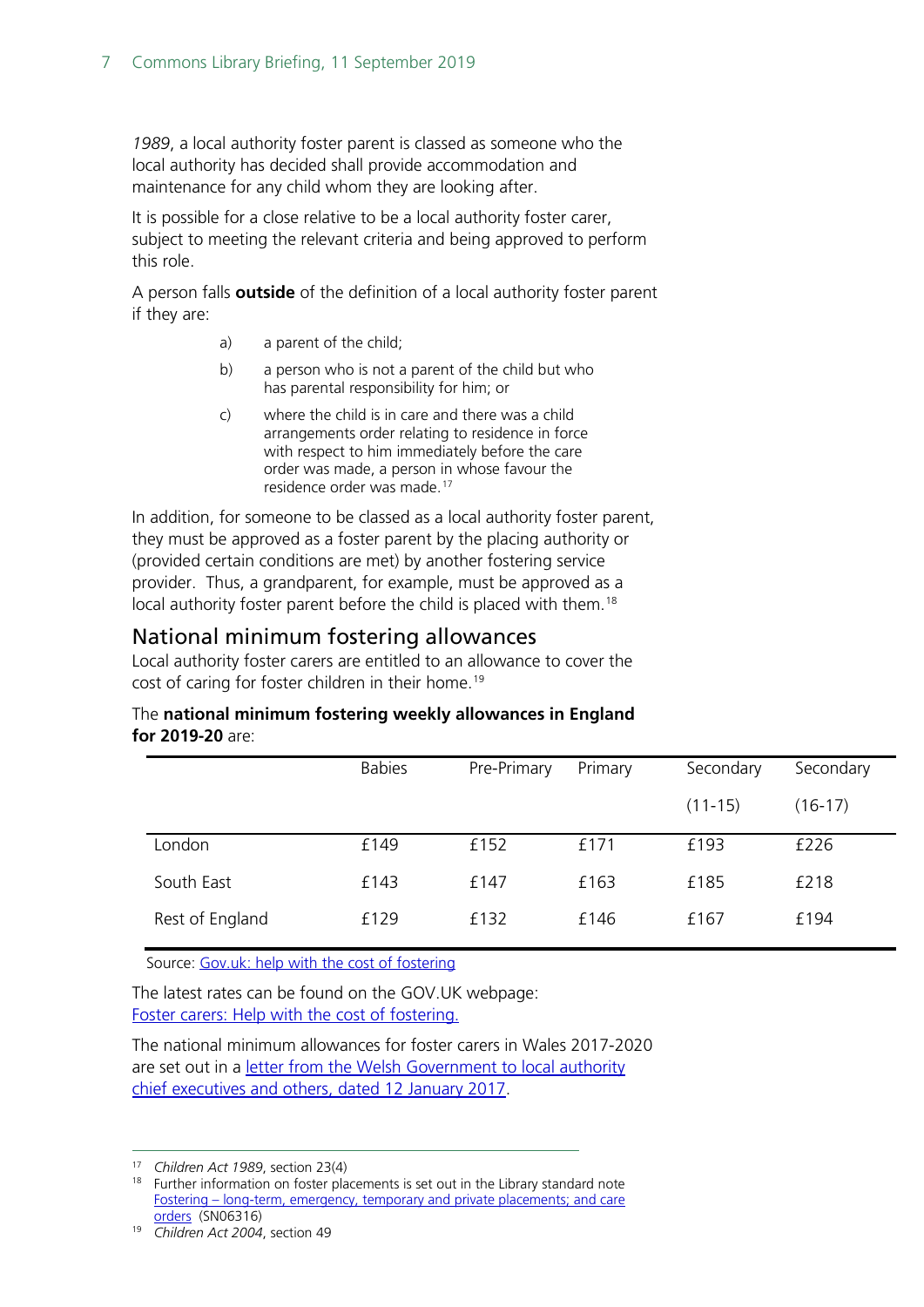The Department of Education explains that the 'national minimum allowance relates to the basic core allowance which foster carers receive to cover the costs involved in looking after any fostered child'.<sup>20</sup> The amounts are intended to be a **minimum** allowance; the amount payable, and the basis on which it is calculated, varies from authority to authority.<sup>[21](#page-7-3)</sup> A foster-carer may receive a greater amount if the child has specific needs, the carer has certain skills, or makes a particularly large commitment to fostering.<sup>[22](#page-7-4)</sup>

In England, local authority policies covering the payment of fostering allowances must make clear which costs carers are expected to meet from the allowance and any additional payments which may be available, such as for specialist equipment or extra-curricular activities.<sup>[23](#page-7-5)</sup>

Local authorities should pay all local authority approved foster parents the same level of foster allowance, whether they are related to the child or not. [24](#page-7-6)

Every year The [Fostering Network](https://www.thefosteringnetwork.org.uk/policy-practice/policies/allowances) checks the allowances paid by all local authorities in England and Wales and health and social services trusts in Northern Ireland to ensure they meet national minimum levels, and campaigns for them to be brought up to these levels where they are falling short.<sup>[25](#page-7-7)</sup>

A person receiving a fostering allowance is not eligible for Child Benefit or Child Tax Credit for that child (see section 3 of this briefing paper).

### <span id="page-7-0"></span>1.4 Court orders

Family and friends carers may apply to the courts for orders which provide legal recognition of a caring arrangement. Depending on the nature of the order, it may also confer parental responsibility for the child on the carer. A decision on whether to apply for a court order, providing legal recognition of a care placement, should be made after careful consideration, as a change in the legal nature of a placement can affect entitlement to financial support.

### <span id="page-7-1"></span>i) Child Arrangements Orders (formerly residence orders)

A child arrangements order relating to whom a child should live, made under section 8 of the *Children Act 1989,* confers parental responsibility on the holder of the order. Such an order is made by a court and can

<span id="page-7-2"></span><sup>&</sup>lt;sup>20</sup> Department for Education, The National Minimum Fostering Allowance: 2010-11, [2011-12, 2012-13](http://media.education.gov.uk/assets/files/pdf/n/national%20minimum%20allowance%20rates%20for%20fostering%20to%202012%2013.pdf)

<span id="page-7-3"></span><sup>&</sup>lt;sup>21</sup> Hershman and McFarlane, Children Law and Practice, para H337

<span id="page-7-4"></span><sup>22</sup> www.gov.uk/foster-carers/help-with-the-cost-of-fostering [Accessed 24/07/19]

<span id="page-7-5"></span><sup>&</sup>lt;sup>23</sup> Department for Education, The Children Act 1989 Guidance and Regulations [Volume 4: Fostering Services,](https://www.gov.uk/government/publications/children-act-1989-fostering-services) 8 March 2011, Para 3.111

<span id="page-7-6"></span><sup>&</sup>lt;sup>24</sup> Further to the ruling in R (L and others) v Manchester City Council [2001] EWHC<br>Admin 707, [2002] 1 FLR 43

<span id="page-7-7"></span> $25$  The survey reports can be accessed online here: <https://www.thefosteringnetwork.org.uk/allowances>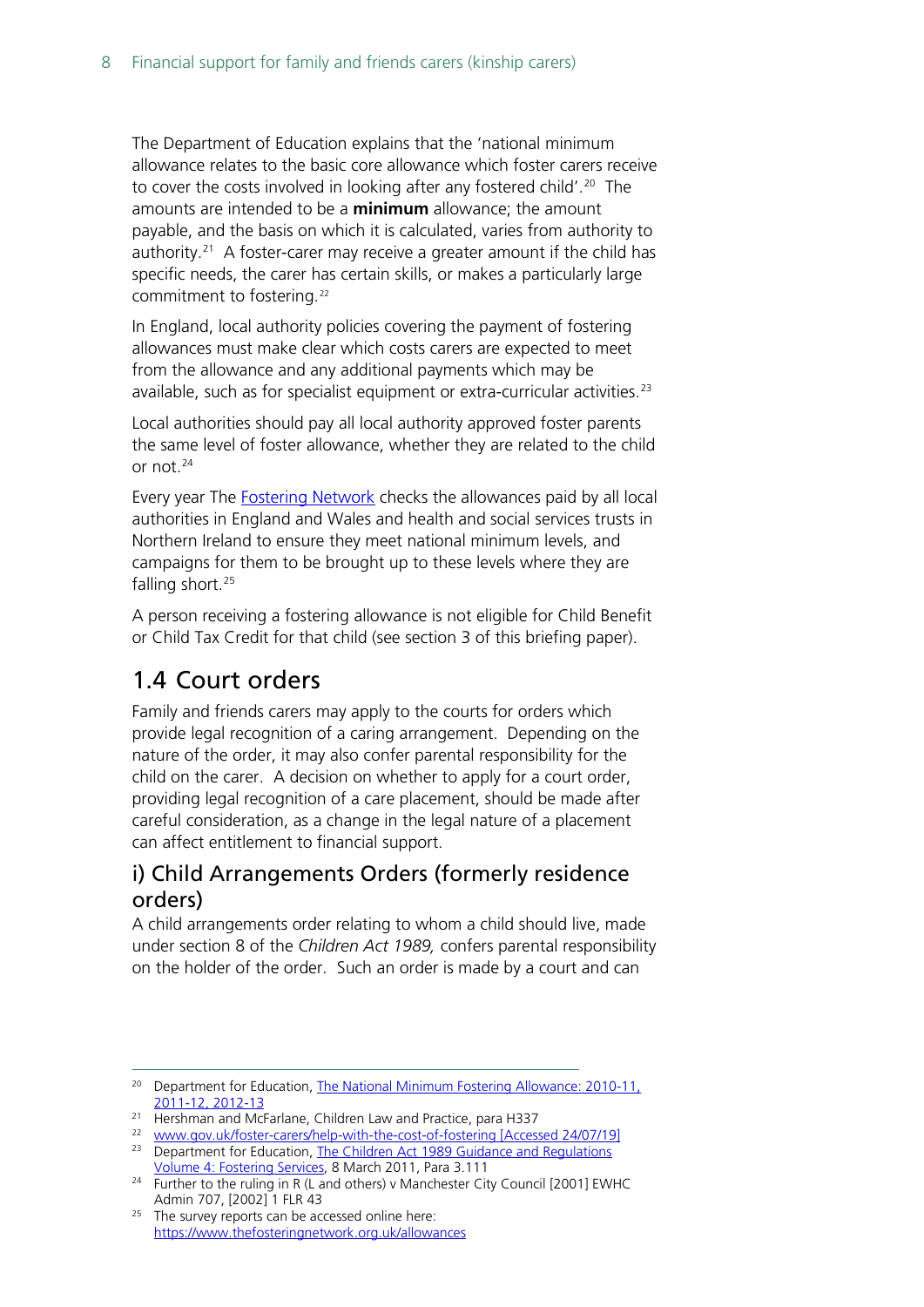only be varied or terminated by a court; it therefore provides greater security than fostering arrangements.<sup>[26](#page-8-1)</sup>

#### **Child arrangements order allowance**

The holder of a child arrangements order relating to residence may be entitled to contributions from the local authority towards the cost of the accommodation and maintenance of the child. However, whether payments are made, and the amounts, are at the discretion of the local authority; there is no entitlement to a child arrangements order allowance. The relevant provision of the *Children Act 1989* provides:

- 1. Where a child lives, or is to live, with a person as the result of a child arrangements order, a local authority **may** make contributions to that person towards the cost of the accommodation and maintenance of the child.
- 2. Sub-paragraph (1) does not apply where the person with whom the child lives, or is to live, is a parent of the child or the husband or wife or civil partner of a parent of the child.[27](#page-8-2)

Grandparents Plus, a national charity dedicated to supporting kinship carers advises:

Once you've got your Child Arrangements Order, there's no additional entitlement to support, although you will be able to claim Child Benefit and Child Tax Credits if applicable. Local authorities have the power to pay an allowance to a carer with a Child Arrangements Order. This is more likely to be paid if the child was previously looked after by the local authority, but even then there is no automatic entitlement.<sup>[28](#page-8-3)</sup>

### <span id="page-8-0"></span>ii) Special Guardianship Orders

The Special Guardianship provisions were introduced by the *Adoption and Children Act 2002* into the *Children Act 1989* with the aim of placing a child through a private law order with a non-parent with a degree of permanence greater than a residence order, but less final and immutable than a full adoption. Like an adoptive parent, a special guardian has parental responsibility for the child (a foster parent, for example, does not). The charity Grandparents Plus notes that:

A Special Guardianship Order (often known as an SGO) is a legal order where the court appoints a carer – usually a relative – as the 'Special Guardian' of a child until they turn 18. The Special Guardian then shares parental responsibility for the child with the parents, and can make nearly all the major decisions about the child without having to consult them.<sup>[29](#page-8-4)</sup>

The following individuals are entitled to apply for a special guardianship order with respect to a child:

• Any guardian of the child

<span id="page-8-1"></span> $26$  Further information on applying for a child arrangements order and other related orders is set out in the House of Commons Library briefing paper [Children: residence](http://www.parliament.uk/briefing-papers/SN03100)  [and contact orders and related matters for parents, grandparents and others](http://www.parliament.uk/briefing-papers/SN03100)*.*

<span id="page-8-2"></span><sup>27</sup> *Children Act 1989*, Schedule 1, para 15 [emphasis added]

<span id="page-8-3"></span><sup>&</sup>lt;sup>28</sup> Grandparents Plus, *Child Arrangement Orders (residence)* [Accessed 1 August 2019]

<span id="page-8-4"></span><sup>&</sup>lt;sup>29</sup> Grandparents Plus, [Special Guardianship Orders](https://www.grandparentsplus.org.uk/special-guardianship-orders) [Accessed 1 August 2019]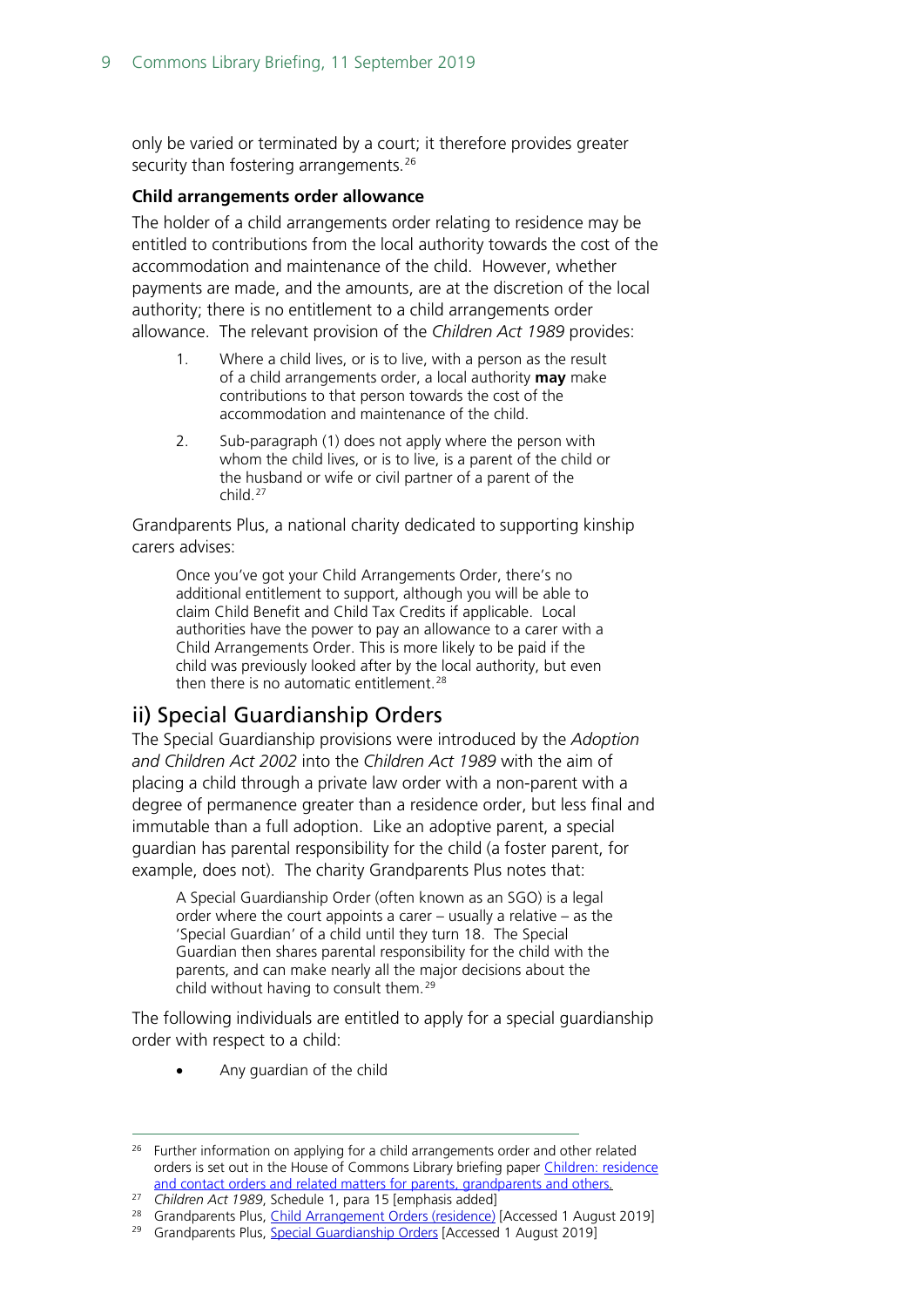- A local authority foster carer with whom the child has lived for one year immediately preceding the application
- A relative with whom the child has lived for a period of at least one year immediately preceding the application
- Anyone who holds a child arrangements order relating to residence with respect to the child, or who has the consent of all those in whose favour such an order is in force
- Anyone with whom the child has lived for three out of the last five years
- Where the child is in the care of a local authority, any person who has the consent of the local authority
- Anyone who has the consent of all those with parental responsibility for the child
- Any person, including the child, who has the leave of the court to apply.[30](#page-9-0)

Gov.uk provides further information on [Becoming a special guardian.](https://www.gov.uk/apply-special-guardian)

#### **Financial support for Special Guardians**

The *[Special Guardianship Regulations 2005](http://www.legislation.gov.uk/uksi/2005/1109/contents/made)* (as amended)<sup>[31](#page-9-1)</sup> and *Special* [Guardianship \(Wales\) Regulations 2005](http://www.legislation.gov.uk/wsi/2005/1513/contents/made) (as amended)<sup>[32](#page-9-2)</sup> set out local authority duties to provide support services, including financial support, to special guardians.

The Department for Education has issued statutory quidance to support local authorities in England in complying with their duties under the 2005 regulations.<sup>[33](#page-9-3)</sup>

The guidance sets out the central principle that financial support should be payable in accordance with the Regulations to help secure a suitable special guardianship arrangement, where such an arrangement cannot be readily made because of a financial obstacle. [34](#page-9-4)

Financial support may be provided for one-off expenditure or on a more regular basis. In practice, the level of financial support can vary as it will be based on the particular child's support needs.<sup>[35](#page-9-5)</sup> When considering providing financial support, local authorities will normally consider the special guardian's means.

Financial support cannot normally include the payment of remuneration to the special guardian for care of the child. However, regulation 7 (in England) provides that where the special guardian previously fostered the child and received an element of remuneration in the financial support paid to them as the child's foster parent, then the local authority may continue to pay that element of remuneration for two years from the date of the special guardianship order. This two-year

<span id="page-9-1"></span><span id="page-9-0"></span><sup>&</sup>lt;sup>30</sup> *Children Act 1989*, section 14A(5)<br><sup>31</sup> Special Guardianship Regulations 2005 (SI 2005/1109)<br><sup>32</sup> [Special Guardianship \(Wales\) Regulations 2005](http://www.legislation.gov.uk/wsi/2005/1513/contents/made) (SI 2005/1513/W117)

<span id="page-9-3"></span><span id="page-9-2"></span><sup>&</sup>lt;sup>33</sup> Department for Education, [Special Guardianship Guidance,](https://www.gov.uk/government/publications/special-guardianship-guidance) last updated 26 January  $2017$  34 As above, para 37

<span id="page-9-5"></span><span id="page-9-4"></span><sup>35</sup> SI 2005/1109*,* regulation 12; SI 2005/1513/W117 regulation 7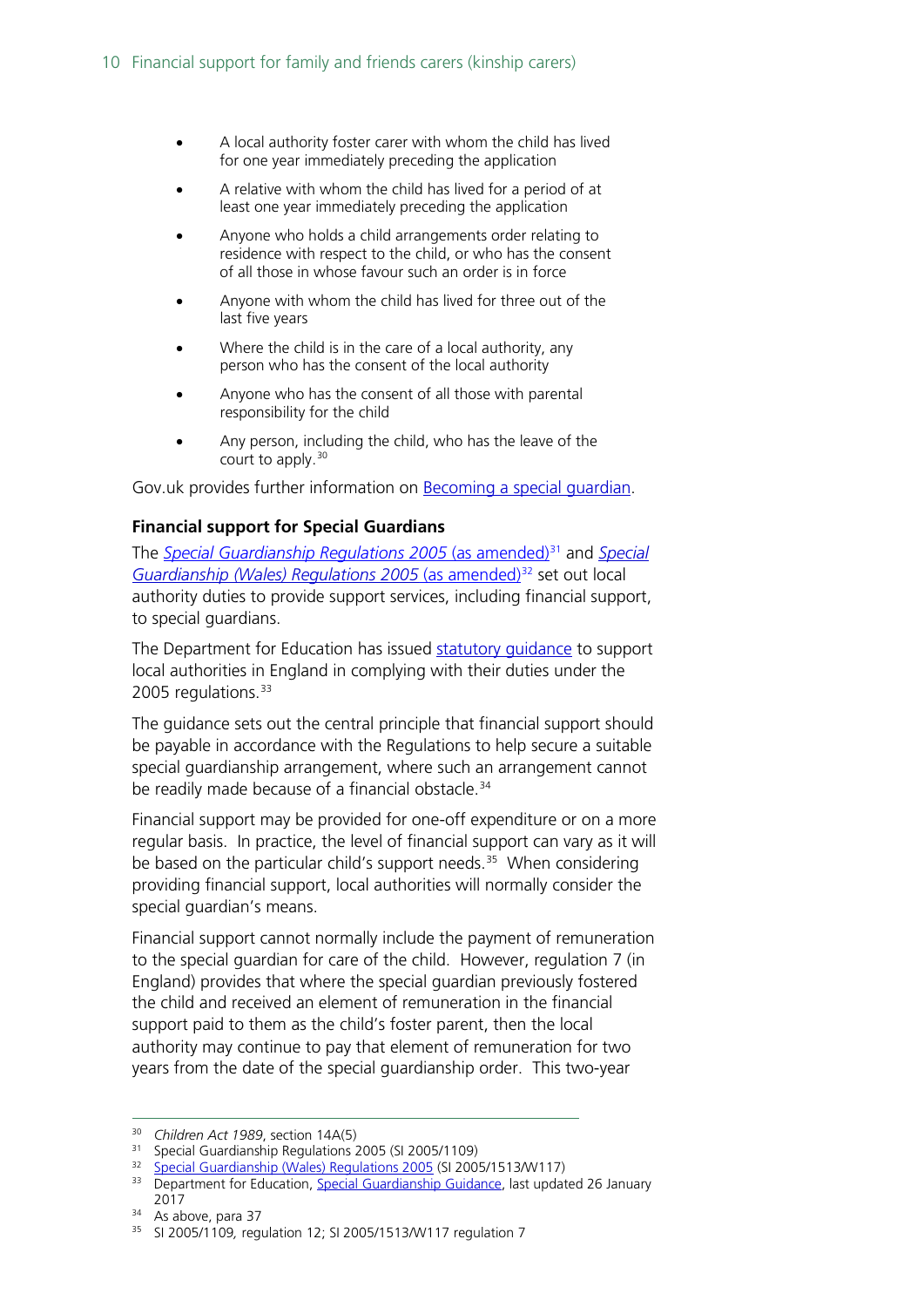transitional provision is intended to give the family time to adjust to their new circumstances.<sup>[36](#page-10-0)</sup>

In relation to ongoing financial support for the child the [Special](https://www.gov.uk/government/publications/special-guardianship-guidance)  [Guardianship Guidance](https://www.gov.uk/government/publications/special-guardianship-guidance) for England provides:

In determining the amount of any ongoing financial support, the local authority should have regard to the amount of fostering allowance which would have been payable if the child were fostered. The local authority's core allowance plus any enhancement that would be payable in respect of the particular child, will make up the maximum payment the local authority could consider paying the family. Any means test carried out as appropriate to the circumstances would use this maximum payment as a basis.<sup>[37](#page-10-1)</sup>

Following a consultation in 2017, the Welsh Government issued a Code [of Practice on Special Guardianship](https://gov.wales/special-guardianship-orders-code-practice) (July 2018), to which local authorities in Wales must have regard when exercising their social services functions in respect of special guardianship orders. [38](#page-10-2) Chapter 5 of the Code covers financial support for special guardians.

<span id="page-10-0"></span> <sup>36</sup> Department for Education, [Special Guardianship Guidance](http://media.education.gov.uk/assets/files/pdf/s/special%20guardianship%20guidance.pdf)*,* last updated 26 January 2017, paras 42-43

<span id="page-10-1"></span> $37$  Ibid, para 65

<span id="page-10-2"></span><sup>&</sup>lt;sup>38</sup> Welsh Government, Special Guardianship: Code of Practice on the exercise of social [services functions in relation to special guardianship orders,](https://gov.wales/special-guardianship-orders-code-practice) July 2018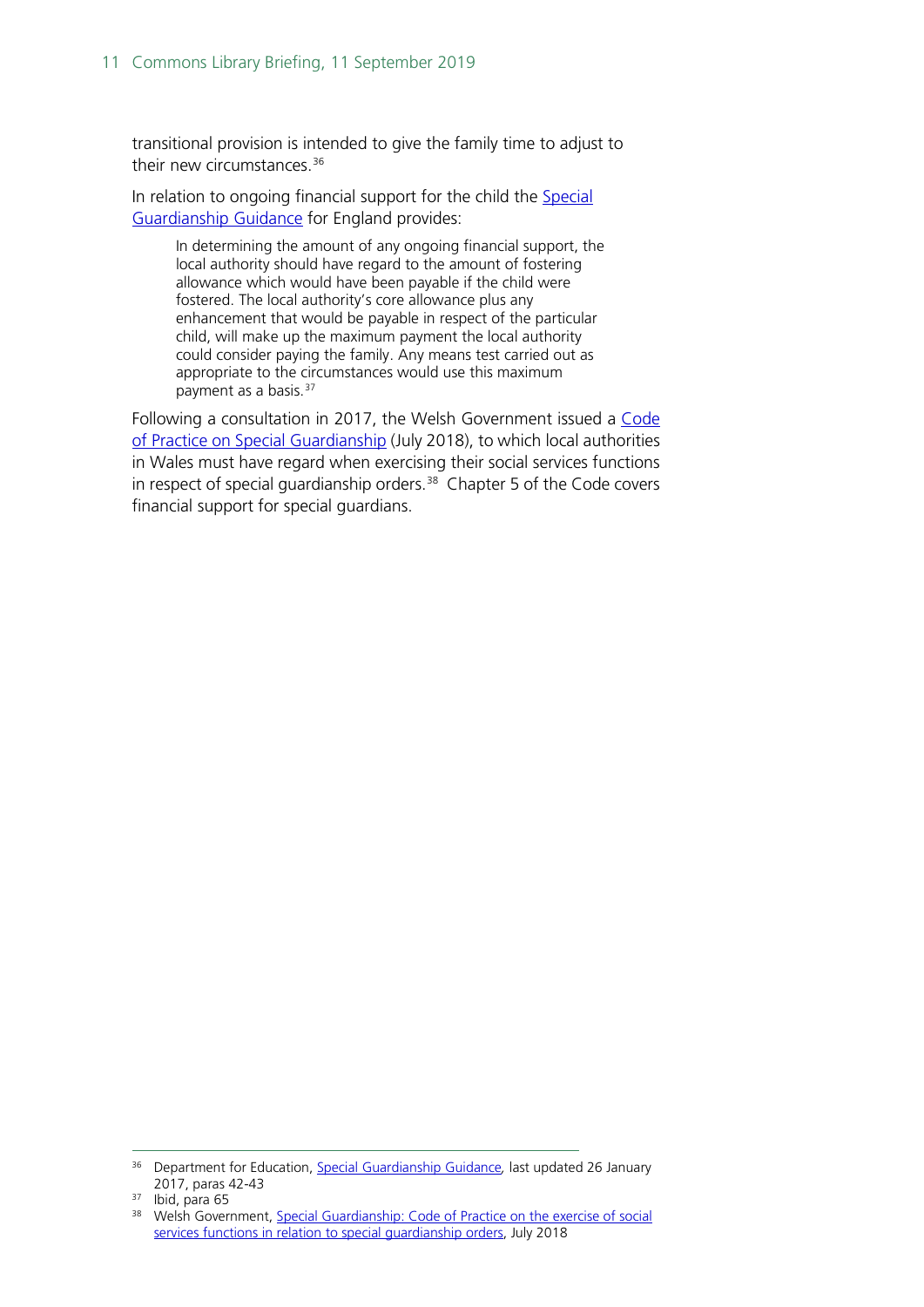## <span id="page-11-0"></span>2. Kinship care in Scotland

The Scottish Parliament Information Centre (SPICe) briefing paper 16/87 on [Kinship Care](https://www.parliament.scot/parliamentarybusiness/101960.aspx) provides an overview of kinship care in Scotland. It sets out the different requirements for local authority assistance and briefly looks at the effect this has on social security benefits. It states the law as at April 2016.

The charity Mentor has published a [Kinship Care Guide for Scotland](https://mentoruk.org.uk/kinship-care-guide-for-scotland/) (2016) which outlines the legal rights, financial rights and support for kinship carers in Scotland, and offers step-by-step guidance on each of the processes that kinship carers may be involved in.

Citizens Advice Scotland provides [information on kinship care](https://www.citizensadvice.org.uk/scotland/family/children-and-young-people/kinship-care-s/) and support that may be available for carers.

The Kinship Care Advice Service for Scotland provides information and advice for the public:

**Kinship Care Advice Service for Scotland** Helpline: 0808 800 0006 (Mon-Fri 9am-5pm) Email: [contact form](http://www.kinshipcarescotland.org.uk/contact/) available on the website

Website: [www.kinshipcarescotland.org.uk](http://www.kinshipcarescotland.org.uk/)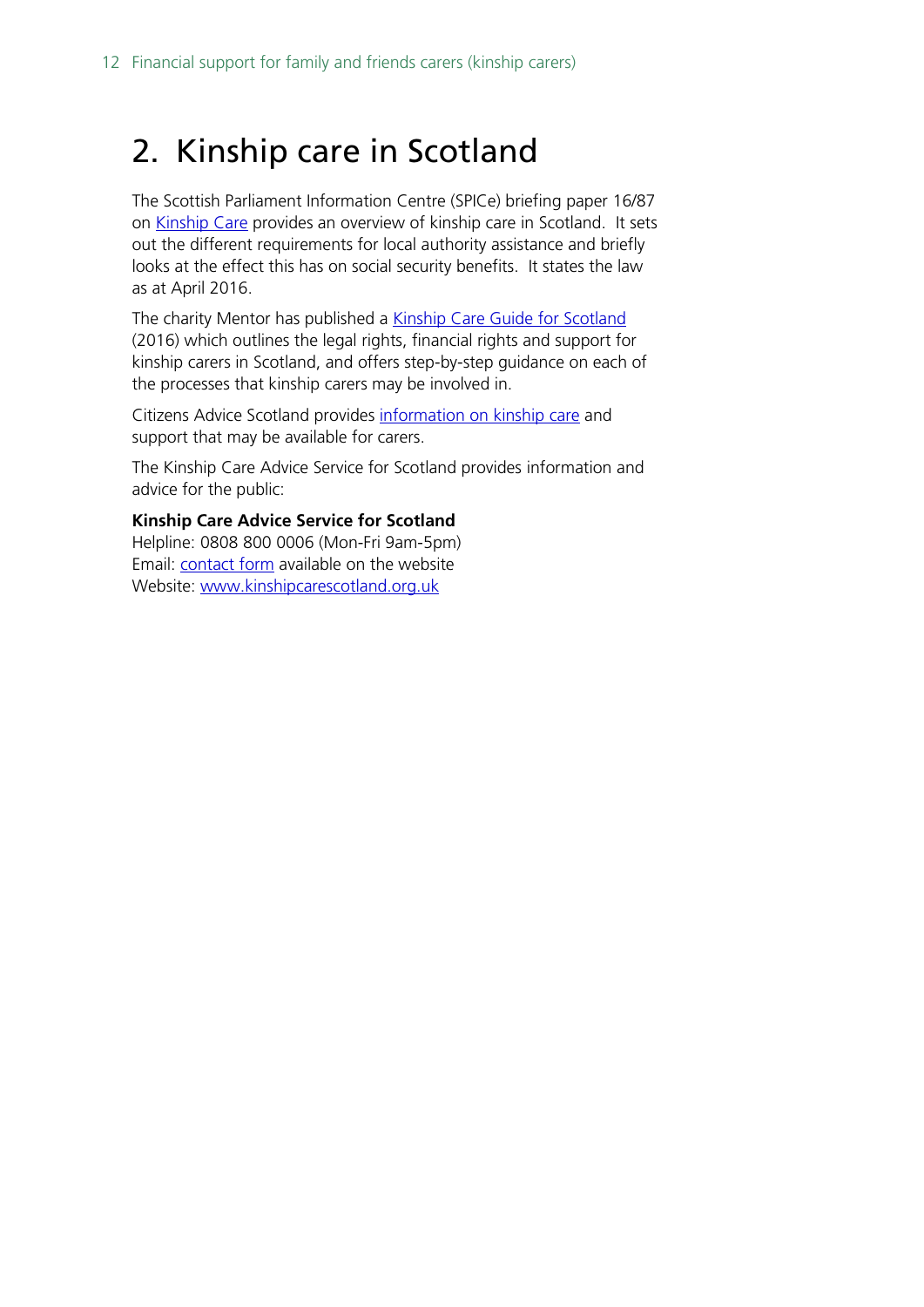## <span id="page-12-0"></span>3. Social security benefits and tax credits

The main social security benefits which may be of relevance to family and friends carers are Child Benefit, Child Tax Credit,<sup>[39](#page-12-1)</sup> Guardian's Allowance and Universal Credit. [40](#page-12-2) Additional amounts for children may also be available for people receiving Housing Benefit. Both Child Benefit and Child Tax Credit are administered by HM Revenue and Customs (HMRC), while local authorities have responsibility for Housing Benefit.

The general situation is that a person may be entitled to both **Child Benefit** and **Child Tax Credit** for a child or "qualifying young person" if they are responsible for him/her. For Child Benefit, a person is treated as "responsible" for a child if the child lives with them, or if they are contributing towards the maintenance of the child at a rate of at least the amount of Child Benefit.<sup>[41](#page-12-3)</sup> Where there are competing claims, payment is made to the person with whom the child lives.<sup>42</sup> Even if a new claim has priority over an existing claim, Child Benefit continues to be paid to the existing claimant for three weeks following the week in which the new claim is made, unless the existing claimant withdraws his/her claim prior to this.<sup>43</sup> Only one person may claim Child Benefit for any one child at a particular point in time.

For **Child Tax Credit (CTC)**, a person is treated as responsible for a child if the child "normally lives" with them.<sup>[44](#page-12-6)</sup> This is not defined in regulations. If there are competing claims for CTC for the same child, it is paid to the person with "main responsibility" for him/her. Again, this is not defined in the regulations, but HMRC guidance gives the following examples of factors that may be taken into account:

- who the child or qualifying young person normally lives with and where they keep the majority of their belongings such as clothes, toys
- who is responsible for the day to day spending for the child or qualifying young person such as buying clothes, food and providing pocket money
- who the main contact is for school/college/nursery/childcare
- who is responsible for the health care and hygiene of the child or qualifying young person such as making appointments with the doctor/dentist, doing the child or qualifying young person's laundry

- <span id="page-12-3"></span><sup>41</sup> Section 143(1) *Social Security Contributions and Benefits Act 1992*
- <span id="page-12-4"></span> $42$  Ibid Schedule 10 para 2. If it is not clear with whom the child lives, the parent of the child has priority over all other claimants (Schedule 10 para 4).
- <span id="page-12-5"></span><sup>43</sup> Ibid. Schedule 10 para 1(2)
- <span id="page-12-6"></span><sup>44</sup> Regulation 3(1) *Child Tax Credit Regulations* SI 2002/2007

<span id="page-12-1"></span><sup>&</sup>lt;sup>39</sup> Child Tax Credit has now been replaced by Universal Credit for most people. New claims for CTC can only be made in very limited circumstances; see Gov.uk: Child **[Tax Credit](https://www.gov.uk/child-tax-credit/new-claim)** 

<span id="page-12-2"></span><sup>&</sup>lt;sup>40</sup> As a general rule, if you claim Universal Credit, you will now no longer be able to qualify for CTC or WTC.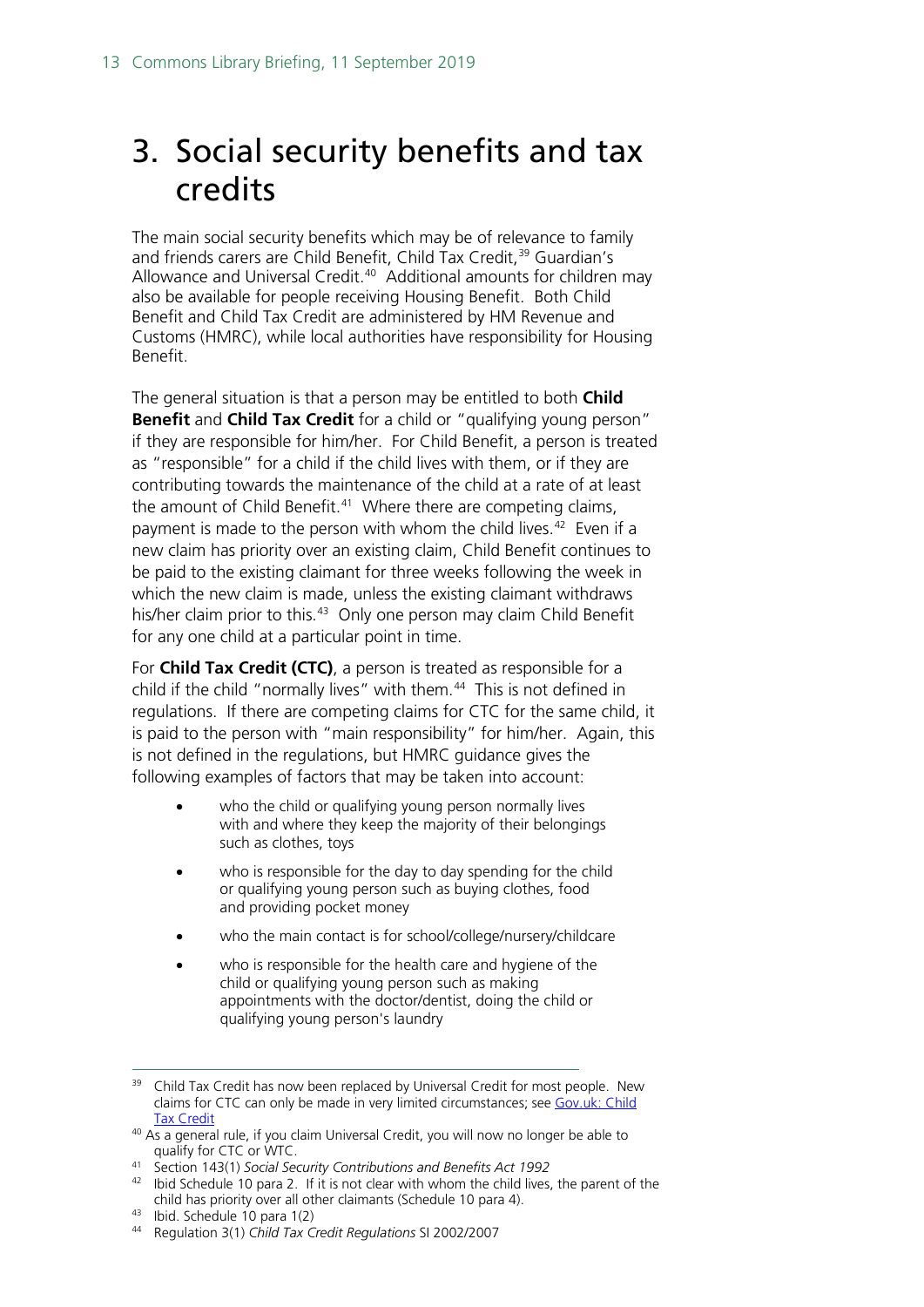- what is the registered address for contact for the school/college/nursery/childcare, healthcare
- who has legal custody of the child or qualifying young person
- normally, a child or qualifying young person who is placed as a result of a Residence Order, a child arrangement order or a Special Guardianship Order, is considered the responsibility of the person named on that order.<sup>[45](#page-13-0)</sup>

This is not an exhaustive list, however; other factors may be taken into account. The HMRC guidance states that when deciding who has the main responsibility for a child or qualifying young person, the fact that someone receives Child Benefit for that child or qualifying young person should not be considered.[46](#page-13-1)

As with Child Benefit, there is no provision to split CTC for a particular child between different people who each care for the child for a proportion of the time.

If the child is being looked after by the local authority and has been placed (under fostering arrangements, or prior to adoption) with a family and friends carer who is receiving a payment from the local authority for his/her accommodation and maintenance, neither Child Benefit nor Child Tax Credit are payable. The principle here is that children in this situation are already being supported out of public funds, and that to pay benefit on top of this would be duplicating provision.[47](#page-13-2) Foster carers may however be able to claim working tax credits on the basis that they are a [self-employed foster carer.](https://revenuebenefits.org.uk/tax-credits/guidance/how-do-tax-credits-work/special-circumstances/foster-carers/)<sup>[48](#page-13-3)</sup>

Further information on entitlement to Child Benefit and Child Tax Credit for people who are foster carers or prospective adopters is available on [Gov.uk website](https://www.gov.uk/looking-after-someone-elses-child). [49](#page-13-4)

For **Housing Benefit,** the rules governing who is deemed responsible for a child are broadly similar. A person is responsible for a child if the child "normally lives" with them (i.e. spends more time with them than with anyone else). Where it is unclear whose household the child lives in, receipt of Child Benefit may be the decisive factor.<sup>50</sup> Following the introduction of a deduction from Housing Benefit where a working-age household living in social rented housing is deemed to be underoccupying, i.e. to have a spare bedroom, the position of foster carers and kinship carers attracted attention. The original regulations did not exempt foster carers and those keeping a spare bedroom in expectation of a child placement from the under-occupation restrictions. However, in a Written Ministerial Statement on 12 March 2013, Iain Duncan

<span id="page-13-0"></span> <sup>45</sup> HM Revenue and Customs, *Tax Credits Technical Manual*, [para TCTM02201](http://www.hmrc.gov.uk/manuals/tctmanual/TCTM02201.htm)

<span id="page-13-1"></span><sup>46</sup> HM Revenue and Customs, *Tax Credits Technical Manual*, [para TCTM02205](http://www.hmrc.gov.uk/manuals/tctmanual/TCTM02205.htm)

<span id="page-13-2"></span><sup>47</sup> HC Deb 20 October 2011 cc1089-1090w

<span id="page-13-3"></span><sup>48</sup> As a general rule, if you claim Universal Credit, you will now no longer be able to qualify for CTC or WTC. You can make a new claim for CTC if you are already entitled to WTC, and a new claim for WTC if you are already entitled to CTC.

<span id="page-13-4"></span><sup>49</sup> [Looking after someone else's child](https://www.gov.uk/looking-after-someone-elses-child)

<span id="page-13-5"></span><sup>50</sup> Regulation 20 *Housing Benefit Regulations* SI 2006/213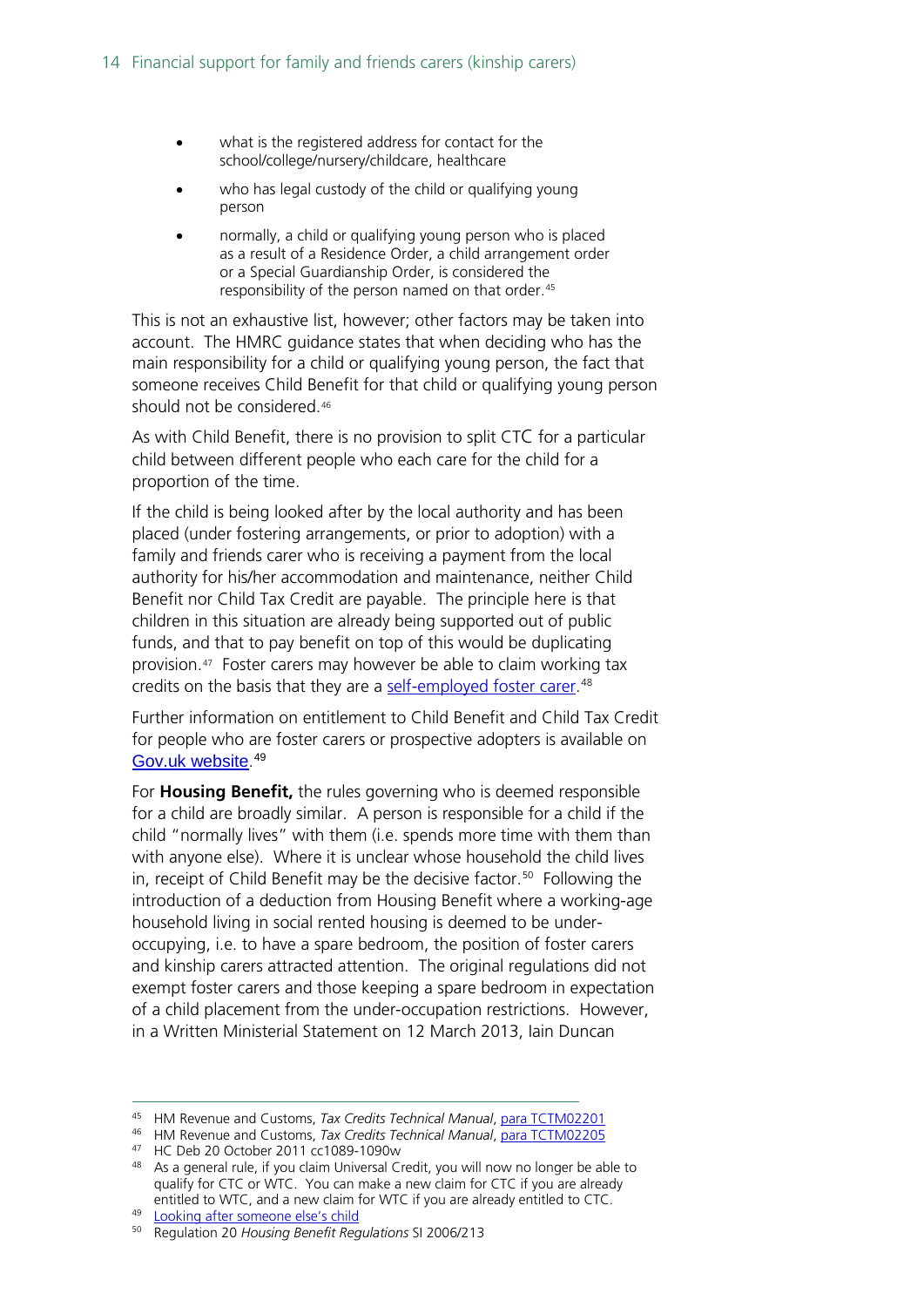Smith announced that the Regulations would be amended to allow an additional room for approved foster carers:

I am pleased to announce that we intend to lay amending regulations to clarify the size criteria rules for two specific groups of Housing Benefit recipient, Foster Carers and Armed Forces personnel.

People who are approved foster carers will be allowed an additional room, whether or not a child has been placed with them or they are between placements, so long as they have fostered a child, or become an approved foster carer in the last 12 months.<sup>[51](#page-14-0)</sup>

The *[Housing Benefit \(Amendment\) Regulations 2013](http://www.legislation.gov.uk/uksi/2013/665/pdfs/uksi_20130665_en.pdf)* (SI 2013/665) came into force on 1 April 2013. [Housing Benefit Circular A10/2013](https://assets.publishing.service.gov.uk/government/uploads/system/uploads/attachment_data/file/582893/a10-2013.pdf)  provides full guidance on the circumstances in which foster carers and kinship carers in Scotland are exempt from an under-occupation deduction.

In certain circumstances a person is not deemed, for means-tested purposes, to be responsible for a child living with him/her. This includes where the child is being fostered by the person on behalf of a local authority following a formal placement (where the child is being fostered under less formal arrangements, or is being fostered privately, benefit may however be payable). Children who have been placed with the claimant by social services or by an adoption agency prior to adoption are also not included in the claimant's household. These rules apply regardless of whether a local authority is making a contribution towards the child's maintenance and/or accommodation.

As to how payments received by family and friends carers may affect entitlement to means-tested benefits and tax credits, the situation is complicated.

For means-tested benefits payable to people under the qualifying age for Pension Credit, fostering allowances paid by a local authority should be ignored. Payments to people with a child arrangements order (formerly residence order allowances) and Special guardianship allowances are normally ignored, but there may be exceptions in certain circumstances.

For people over the qualifying age for Pension Credit, the above payments and allowances are ignored in full for means-tested benefit purposes.

For tax credits, fostering allowances paid by a local authority are disregarded for the purposes of calculating entitlement provided payments do not exceed £10,000 a year, plus £200 a week for each child under 11 and £250 a week for each child aged 11 or over. Special guardianship allowances and payments to people with a child arrangements order are ignored completely.

<span id="page-14-0"></span>Finally, family and friend carers receiving Child Benefit may also be able to get **Guardian's Allowance**. This is a non means-tested, noncontributory benefit for people bringing up a child because one or both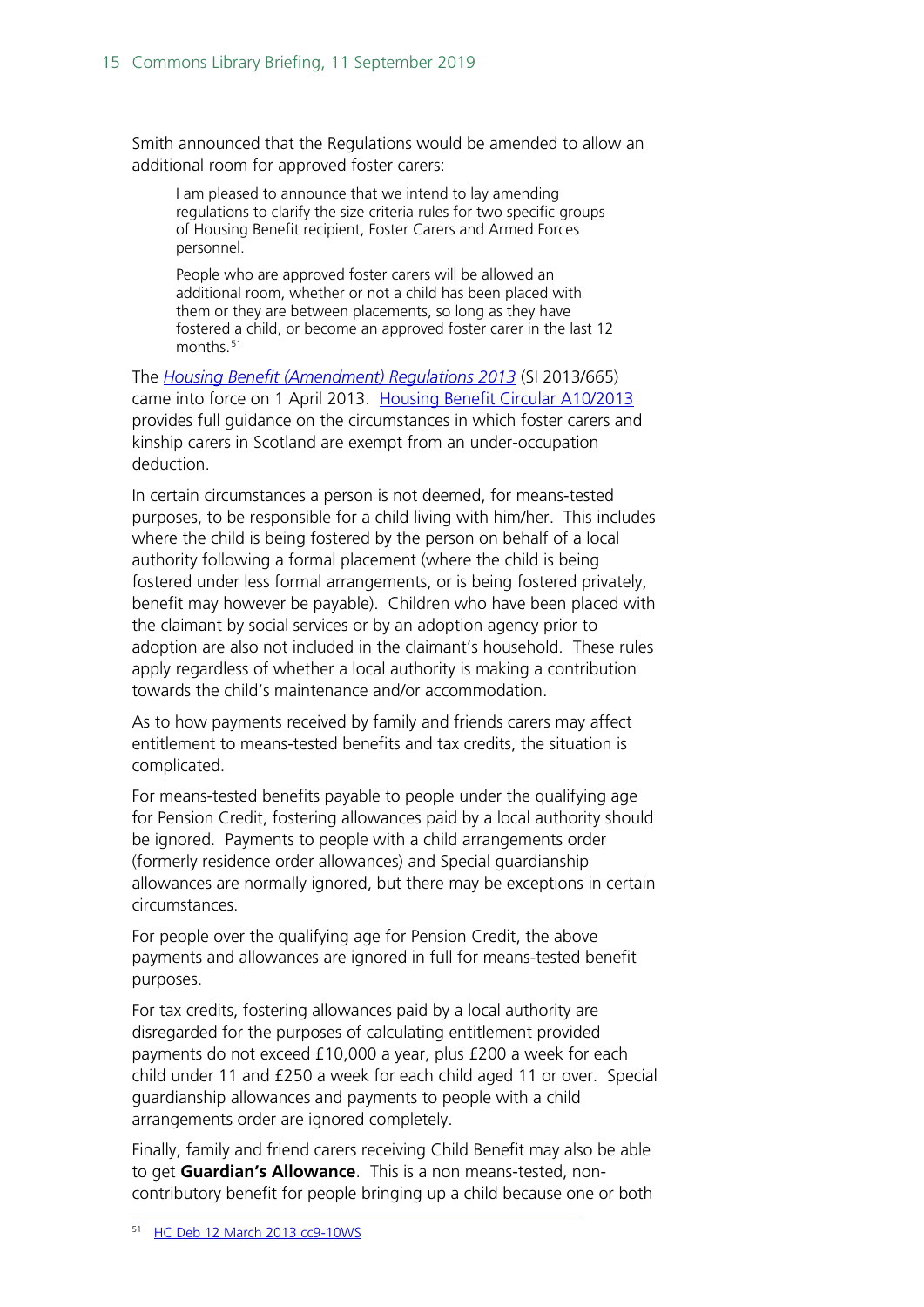of the parents has died. It is payable if both parents have died, or if one parent is dead and the whereabouts of the other is unknown (and was unknown at the time of death), or if one parent is dead and the other is in prison.<sup>[52](#page-15-2)</sup>

### <span id="page-15-0"></span>Universal Credit

**Universal Credit** is replacing means-tested benefits and tax credits for working-age families, although for many it may be some time yet before UC replaces the "legacy benefits."<sup>[53](#page-15-3)</sup> The rules for family and friends carers mirror those for Child Tax Credit. A child element will be included in the UC calculation for each child who "normally lives" with the claimant, but a child will not be included in the calculation if he or she is looked after by a local authority, since in these circumstances the local authority is responsible for providing financial support for the child's accommodation and maintenance.[54](#page-15-4)

Under UC, fostering allowances, special guardianship allowances and payments to people with a child arrangement order will not count as income.

Child Benefit will remain as a separate benefit under Universal Credit.

### <span id="page-15-1"></span>Two-child limit for Child Tax Credit and Universal Credit

As a result of provisions in the *Welfare Reform and Work Act 2016*, the per child element in Child Tax Credit and the equivalent element in Universal Credit will be limited to two children for new claims and births from 6 April 2017. The change means that anyone who is responsible for a child born on or after that date will not receive the child element for that child unless:

- there is no more than one child already on the claim
- an exception applies
- transitional protection applies under UC.<sup>[55](#page-15-5)</sup>

A child element will continue to be paid for all children born before 6 April 2017.

Exceptions to the two-child limit include where a third or subsequent child is placed with a family or friend as an alternative to entering the care system. The five exceptions are for:

- 1. Multiple births
- 2. Adoption

<span id="page-15-2"></span><sup>52</sup> Further information is available at [GOV.UK](https://www.gov.uk/guardians-allowance)

<span id="page-15-3"></span><sup>&</sup>lt;sup>53</sup> For most benefits claimants, [managed migration to Universal Credit](https://revenuebenefits.org.uk/universal-credit/guidance/existing-tax-credit-claimants/managed-migration/) is not expected to begin until the end of 2020.

<span id="page-15-4"></span><sup>54</sup> See DWP, [Advice on Decision Making Chapter F1: Child Element,](https://www.gov.uk/government/uploads/system/uploads/attachment_data/file/330987/admf1.pdf) paras F1020-1025

<span id="page-15-5"></span><sup>55</sup> The Government have said that anyone that is 'managed migrated' over to Universal Credit will not lose out in cash terms where their circumstances remain the same. In order to ensure this happens, UC will include a transitional protection in the form of an additional amount to broadly make up the difference between UC amount awarded and what the claimant was receiving in total from legacy benefits (for example tax credits).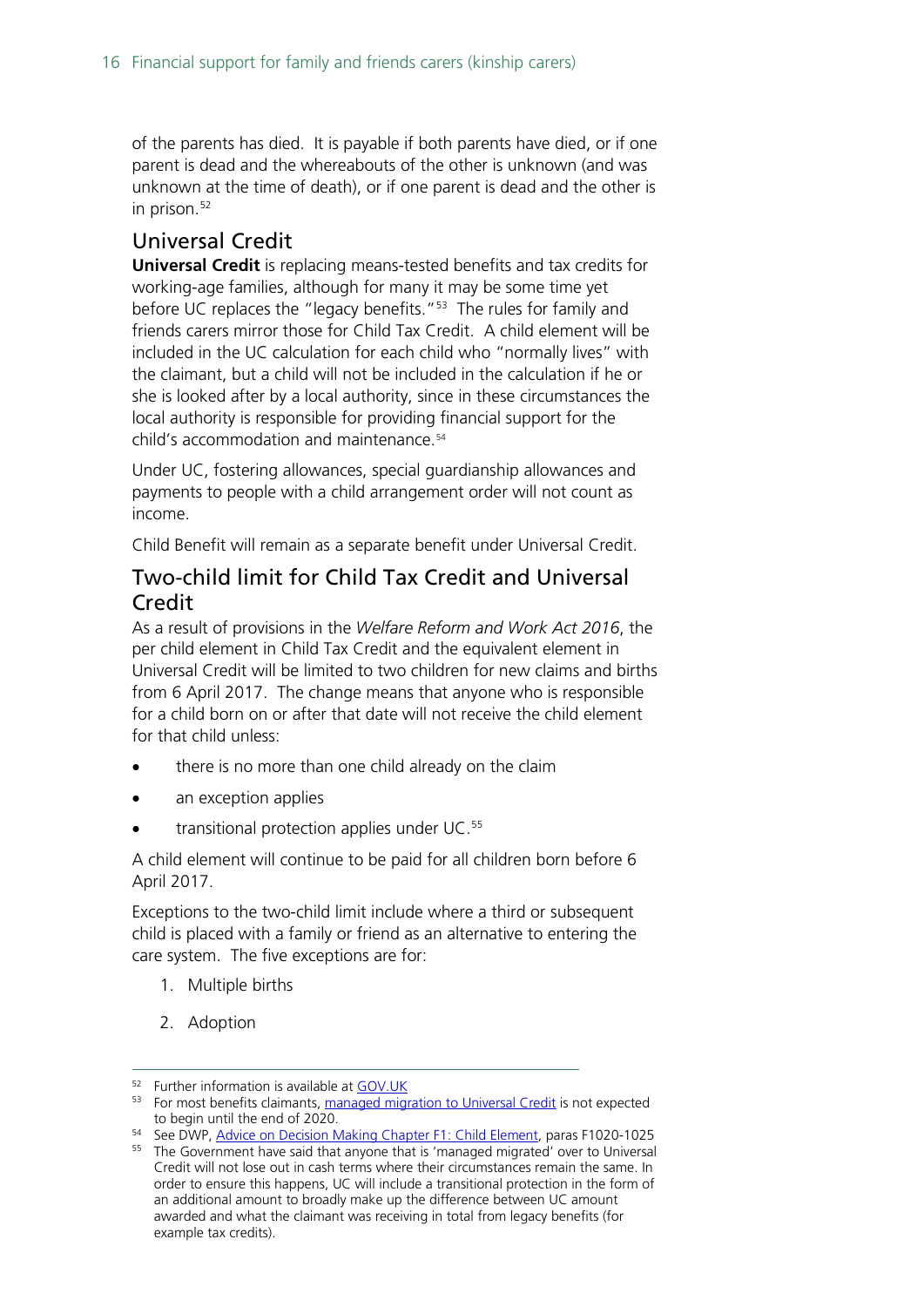- 3. Non-parental care arrangements
- 4. Where a child of the claimant has a child of their own
- 5. Non-consensual conception.<sup>[56](#page-16-0)</sup>

The change does not affect **Child Benefit** and eligible families will continue to be entitled to Child Benefit for each child regardless of the number of children they have.

#### **The two-child rule and kinship care arrangements**

The original two child rule introduced from April 2017 had particular implications for some kinship carers. For example, a child element would be payable for a third child joining a family under a kinship care arrangement; or if a family already had two children and one or both were being looked after under kinship care. However, if the family had another child of their own, the child element would not be payable for that (third) child. So in other words, a child element was available to three children if the family had two biological children and then took on a child in kinship care, but not if the child in kinship care arrived first. Hence the order in which the child became a member of the household mattered.

A case brought by the [Child Poverty Action Group](http://cpag.org.uk/content/high-court-finds-two-child-rule-exception-perverse) on behalf of one claimant household argued that the exception to the two-child rule for cared-for children was perverse because it was only available where the cared-for child was the third or subsequent child. In April 2018, the High Court accepted CPAG's arguments that the ordering restriction on the kinship care exception was perverse and therefore unlawful. A wider challenge to the two-child rule as a whole, was, however, dismissed.<sup>[57](#page-16-1)</sup>

The Government accepted the High Court's decision in relation to children joining a family under kinship care arrangements. The then Secretary of State for Work and Pensions, Esther McVey, confirmed that the exceptions to the two-child limit would be extended for children who would otherwise be likely to be in local authority care **and** to those who are adopted, for whom the ordering or sequencing issue also applies. [58](#page-16-2)

The changes were made by the *[Universal Credit and Jobseeker's](http://www.legislation.gov.uk/uksi/2018/1129/made)  [Allowance \(Miscellaneous Amendments\) Regulations 2018 \(SI](http://www.legislation.gov.uk/uksi/2018/1129/made)  [2018/1129\)](http://www.legislation.gov.uk/uksi/2018/1129/made)*, and the *[Child Tax Credit \(Amendment\) Regulations 2018](http://www.legislation.gov.uk/uksi/2018/1130/made)  [\(SI 2018/1130\)](http://www.legislation.gov.uk/uksi/2018/1130/made)*, and came into force on 28 November 2018.

<span id="page-16-0"></span><sup>&</sup>lt;sup>56</sup> Further information on the two child limit, including examples of how the rules may impact different family arrangements is set out on the Revenue Benefits website.

<span id="page-16-1"></span><sup>&</sup>lt;sup>57</sup> [SC & Ors v Secretary of State for Work And Pensions & Ors](http://www.bailii.org/ew/cases/EWHC/Admin/2018/864.html) [2018] EWHC 864 (Admin).

<span id="page-16-2"></span><sup>&</sup>lt;sup>58</sup> [Extending support in Universal Credit and Child Tax Credit: Written statement -](https://www.parliament.uk/business/publications/written-questions-answers-statements/written-statement/Commons/2018-04-27/HCWS653) [HCWS653,](https://www.parliament.uk/business/publications/written-questions-answers-statements/written-statement/Commons/2018-04-27/HCWS653) 27 April 2018; and [More support for non-parental carers,](https://www.gov.uk/government/news/more-support-for-non-parental-carers) DWP press release, 27 April 2018.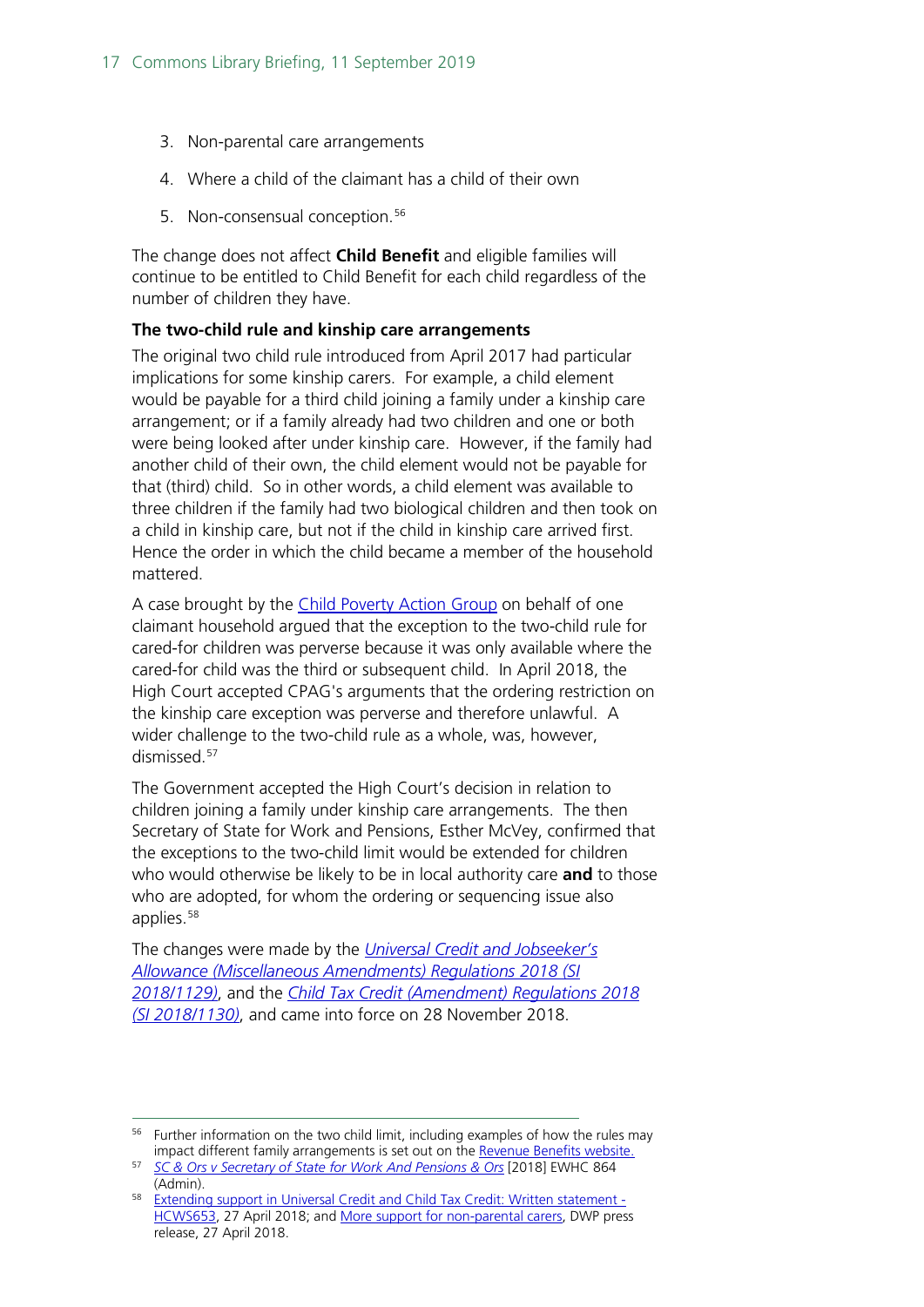Further information on the two-child limit under Universal Credit is available in the Library briefing paper Two child limit in Universal Credit [and child tax credits](https://researchbriefingsintranet.parliament.uk/ResearchBriefing/Summary/CDP-2018-0263) (CBP 7935).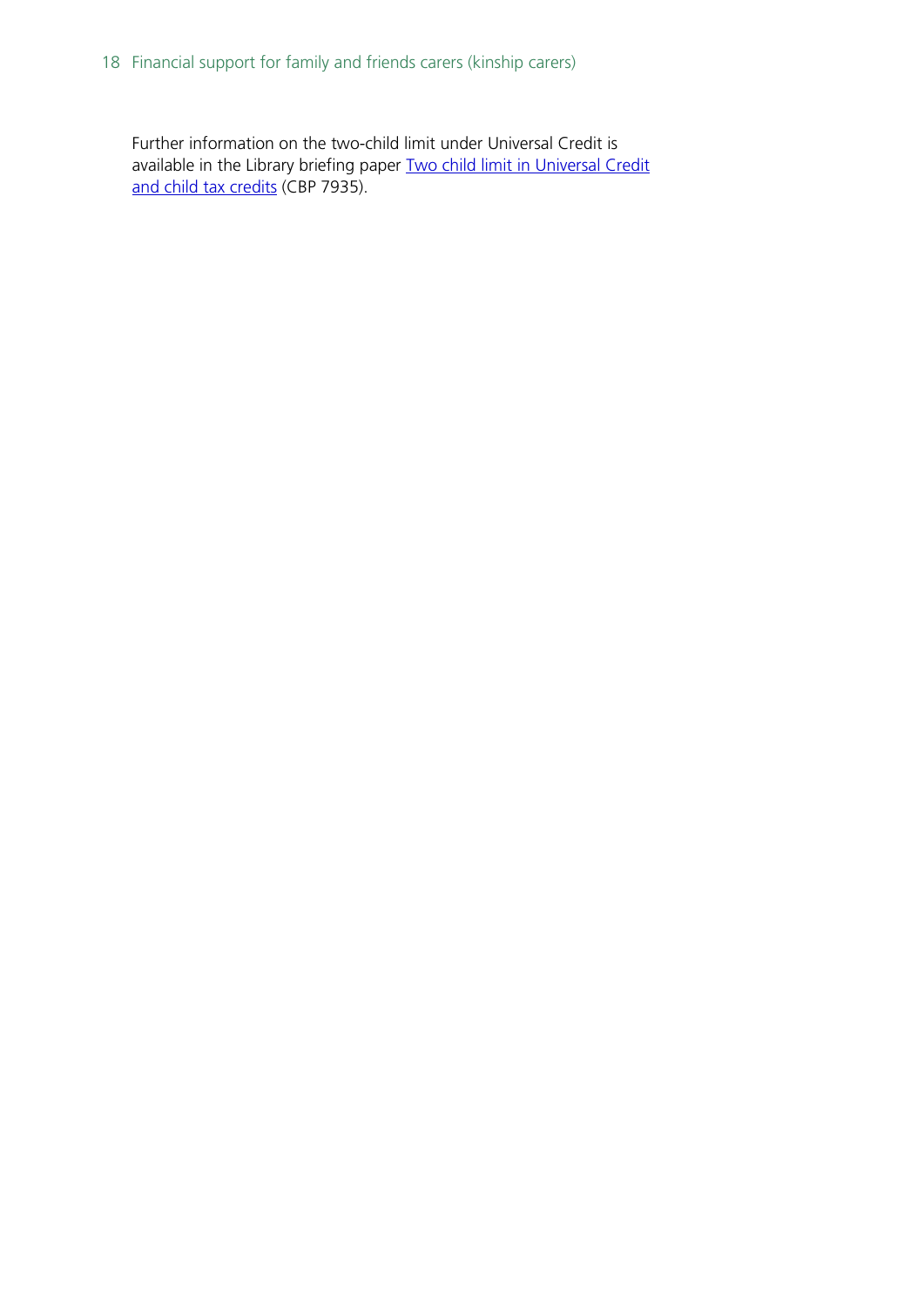## <span id="page-18-0"></span>4. Further information (for England and Wales)

Further information for individuals looking after someone else's child is available on the Gov.uk website:

<https://www.gov.uk/looking-after-someone-elses-child>

The following organisations provide support and/or information to grandparents and others looking after their grandchildren:

Age UK

<http://www.ageuk.org.uk/>

British Association for Adoption and Fostering

[http://www.baaf.org.uk](http://www.baaf.org.uk/)

Buttle UK

[www.buttleuk.org](http://www.buttleuk.org/)

Family Rights Group

[http://www.frg.org.uk](http://www.frg.org.uk/)

Grandparents Plus

[http://www.grandparentsplus.org.uk](http://www.grandparentsplus.org.uk/)

Grandparents as Parents

<http://www.grandparentsasparents.org.uk/>